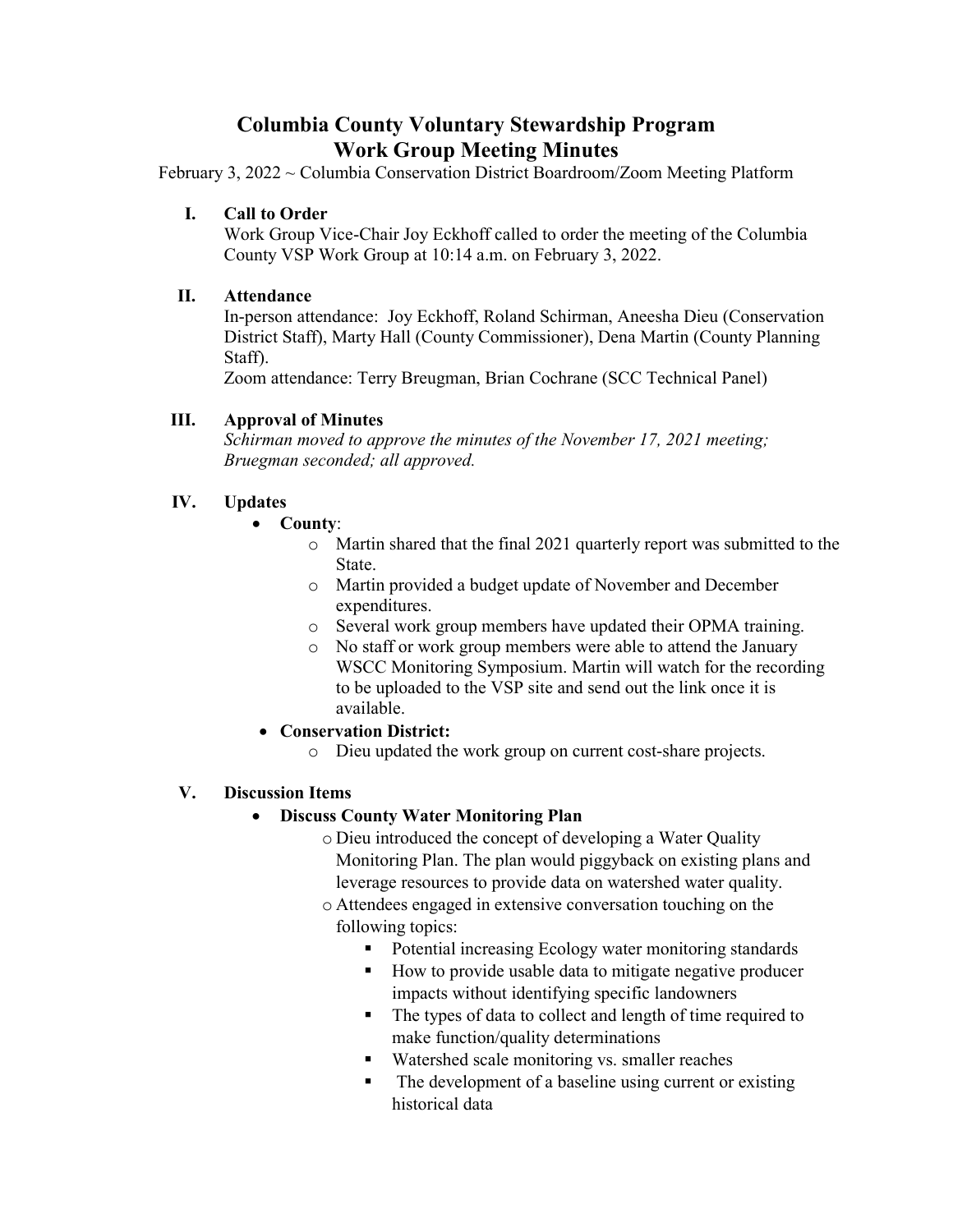- o Cochrane spoke about the importance of determining the question to be answered before creating a monitoring program and making sure that the data collected relates to the VSP concern of overall watershed health.
- o Dieu will speak with Levi Keesecker for input on how to best implement the project.
- o It is anticipated that the work group will need to approve the creation of a committee to develop the program and report back to the larger work group on progress.

#### • **Development of work group bylaws**

- o The work group discussed the membership process, the challenge of increasing the active work group size while maintaining a quorum at meetings, and OPMA requirements.
- o Attendees agreed that they did not want to have an application requirement.
- o Martin will develop a draft set of simple bylaws for review at the next meeting.

#### **VI. Comments, concerns, items not listed on the agenda**  None

#### **VII. Next Meeting**

The work group set a tentative meeting date of May 5, 2022 at 10 a.m. at the Conservation District boardroom, with attendance available via Zoom as well.

#### **VIII. Adjournment**

*The meeting was adjourned at 11:25 a.m.*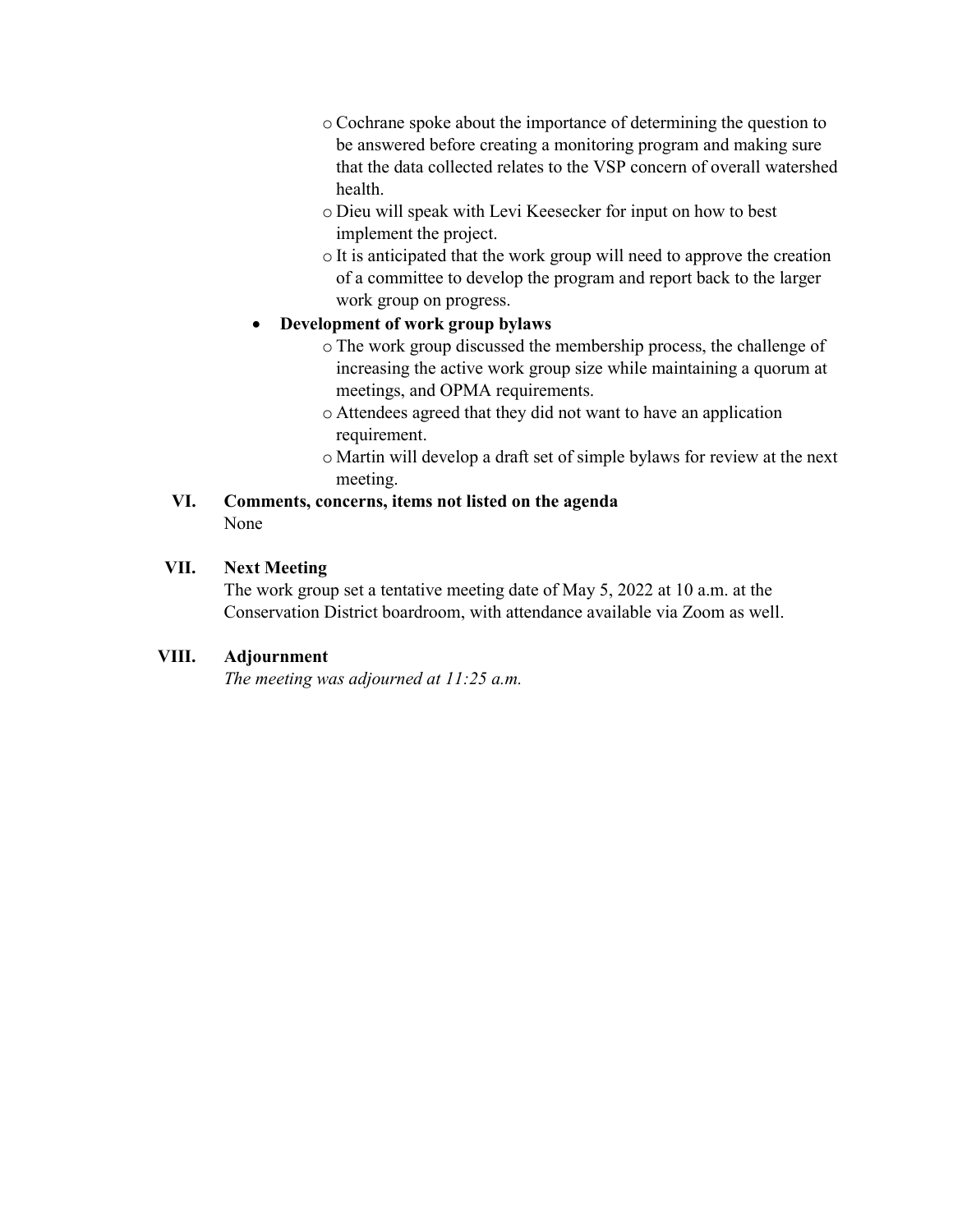**Columbia County Water Quality Monitoring Plan 2022**

# FEBRUARY 3

**VSP Water Quality Plan Committee**



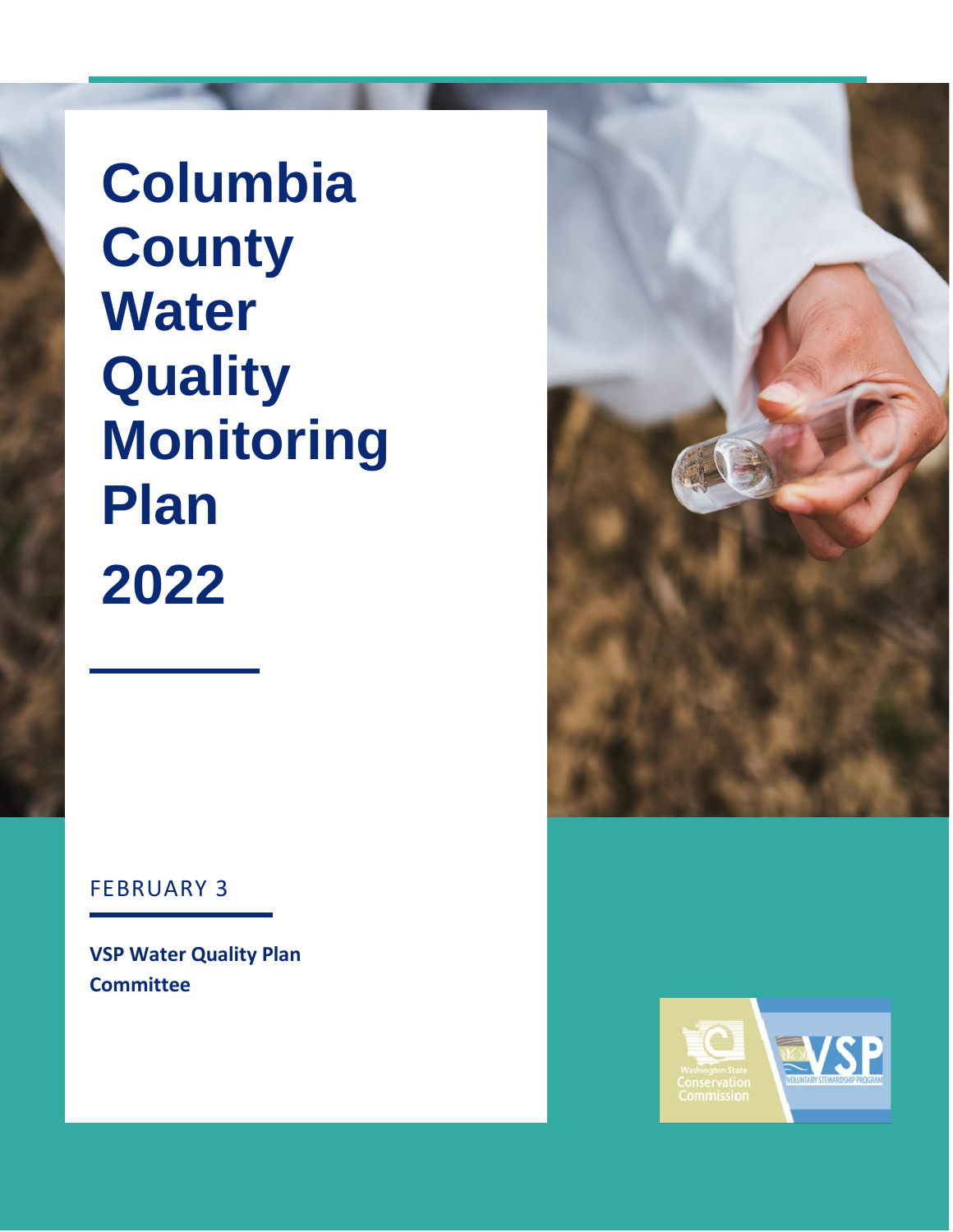# **Water Quality Monitoring Plan**

Vision, Goal, Concepts, & Questions:

**Vision:** Water Quality Monitoring provides the objective evidence necessary for the landowners and producers to make educated decisions on managing water quality and protect its beneficial uses throughout the county. Water-quality monitoring can be used to identify areas of current, ongoing or emerging changes, and notify' s landowners and producers in the area so that they may voluntarily address the change.

**Goal:** To equip landowners and producers with the right tools and data to independently monitor and address changes to water quality in their area, whether through private practices or utilization of their local conservation district.

**Concepts:** The CD to provide TA through VSP, providing water quality testing of areas public to access and within manageably sized designation reaches. These test to be made public and data stored for continuation of monitoring purposes. The intent is to drive self-awareness of landowners and producers to monitor the impacts that come of their individual land use practices. These steps will provide mitigation between landowner/producer and Dept. of Ecology, to negate the path of regulatory measures.

### **Questions:**

- **1.** Definition of a reach that is manageable in size.
- **2.** How often would testing occur?
- **3.** Would dept. of ecology be included in the plan?
- **4.** What other partners in the area should be reached out to?

*"The strategy to improving water quality monitoring… Goal oriented & incentivized self-awareness."*